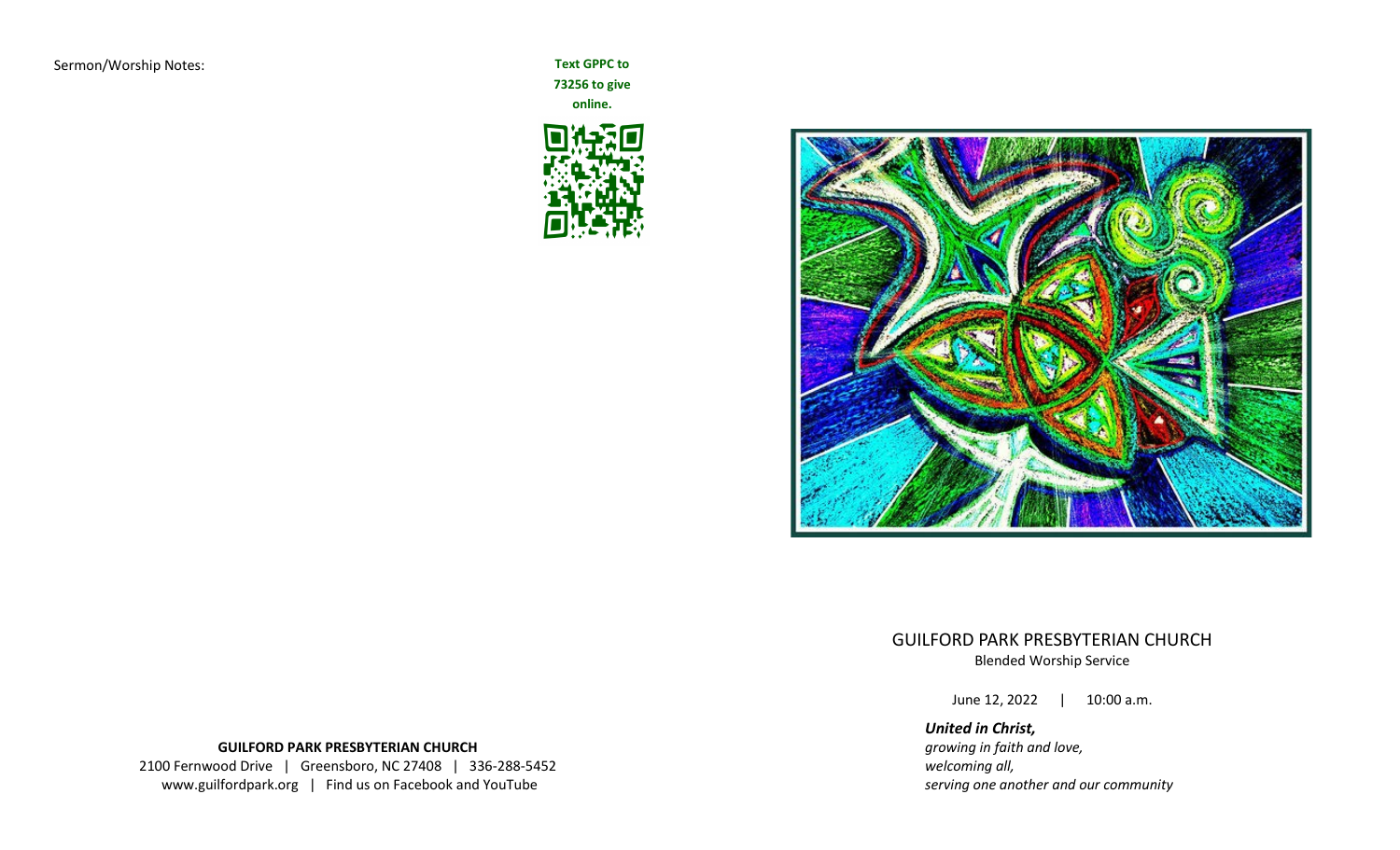### **BLENDED WORSHIP SERVICE**

Trinity Sunday June 12, 2022 **WELCOME,** all who come to worship with us this day! May you discover the spirit of Christ in this place and among this church family gathered here. VISITORS will find name tags in the friendship pads in the pew racks. Please refrain from photography and sound recordings during worship.

> *Sing! a new creation* - *located in the rack under the pew (green) Glory to God Hymnal (purple)*

#### **ASSEMBLE IN GOD'S NAME**

### PRELUDE

| +GATHERING SONGS | Gather Us In (verses 1,2, and 4)              | Sing! a new creation #8  |
|------------------|-----------------------------------------------|--------------------------|
|                  | We Bring the Sacrifice of Praise (sing twice) | Sing! a new creation #12 |

+PRAYER OF ADORATION AND CONFESSION

+PRAYER RESPONSE *Halle, Halle, Hallelujah!* (refrain only) *Sing! a new creation* #44

+PASSING THE PEACE (Greet each other by saying, "The peace of Christ be with you," and responding, "And also with you.")

GREETING AND ANNOUNCEMENTS

# **PROCLAIM GOD'S WORD**

| <b>PRAYER FOR ILLUMINATION</b>                                 |                              | Maria Boulton   |
|----------------------------------------------------------------|------------------------------|-----------------|
| SCRIPTURE LESSON<br>The Word of the Lord.<br>Thanks be to God. | Luke 7:11-17                 | N.T. pg. 65     |
| TIME FOR CHILDREN OF ALL AGES                                  |                              | Kim Row         |
| THE SERMON                                                     | "Maturing Toward Dependence" | Dr. David Cagle |

**Ushers:** Debbie Leach and Donna Barrier **Liturgist:** Maria Boulton **Audio/Video:** Don Yelton **Opening/Closing:** John Parker **Flower Visitation:** Suzanne Karabin

**FLOWERS ON THE LORD'S TABLE** today are given to the glory of God and in memory of our parents, Joseph and Bertha Sherrick, and Clarence and Maybelle Brown, by Dick and Carolyn Sherrick.

**Ministers: All the members of the Church Transitional Pastor:** David Cagle **Christian Educator for Children and Youth:** Kim Row **Director of Music Ministries and Organist:** Bill Allred **Music Director for YES Worship Service:** Brian Fitts **Church Administrator:** Jane Sharpe **Congregational Nurse:** Susan Smith **YES Accompanist:** Jordan Hart **Preschool Director:** Rebecca Willoughby **Missionaries we support:** Pablo and Jan Feliciano in Mexico Tracey King-Ortega in Nicaragua

Guilford Park is an Earth Care Congregation. Today's bulletins are printed on 100% post-consumer recycled paper. Please recycle in the baskets at each exit from the sanctuary.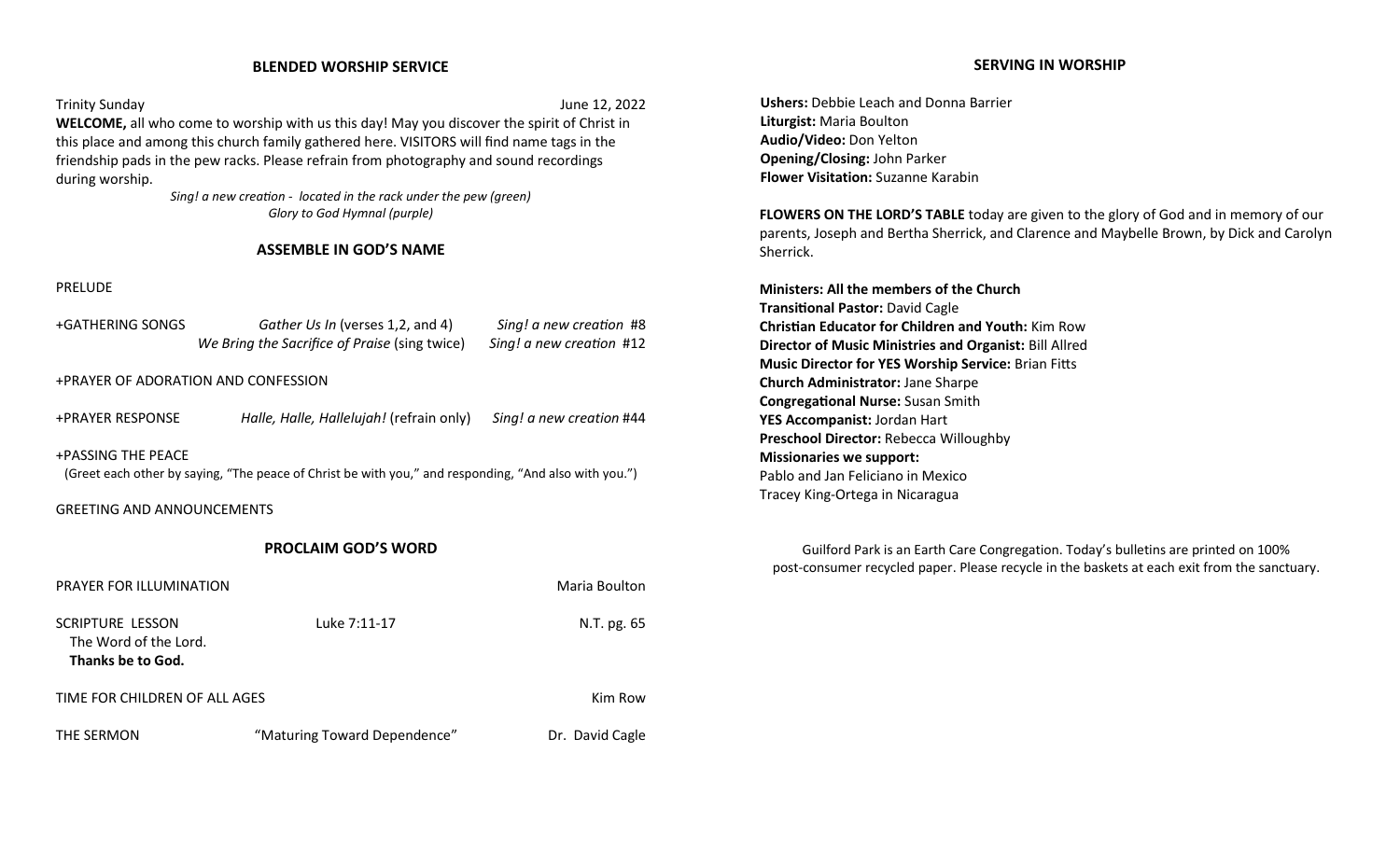#### **CALENDAR**

#### **Sunday, June 12**

*Bread For the World Offering of Letters* 10:00 a.m. Worship Service 11:15 a.m. Lunch on the Lawn

#### **Monday, June 13**

| 2:00 p.m. | Treasurers-Library            |
|-----------|-------------------------------|
| 7:00 p.m. | Men's Bible Study-Westminster |
| 7:00 p.m. | Overeaters Anonymous-Library  |

#### **Tuesday, June 14**

1:15 p.m. Circle 5– Parlor

#### **Wednesday, June 15**

*Guidepost Articles due* 6:30 p.m. Circle 1 7:00 p.m. Worship– Westminster

#### **Thursday, June 16**

6:00 p.m. Guilford Park Guys–Gym

**Friday, June 17** 12:00 p.m. Circle 9– Youth Lounge

# **Saturday, June 18**

10:00 a.m. All Youth Backpack Beginnings

#### **Sunday, June 19**

*Juneteenth Father's Day* 10:00 a.m. Worship Service 12:15 p.m. J&P– Westminster

# **GIVE THANKS TO GOD**

+HYMN #735 *I Need Thee Every Hour* NEED

# +AFFIRMATION OF FAITH from "A Brief Statement of Faith"

**In life and in death we belong to God. Through the grace of our Lord Jesus Christ, the love of God, and the communion of the Holy Spirit, we trust in the one triune God, the Holy One of Israel, whom alone we worship and serve. In everlasting love, The God of Abraham and Sarah chose a covenant people to bless all families of the earth. Hearing their cry, God delivered the children of Israel from the house of bondage. Loving us still, God makes us heirs with Christ of the covenant. Like a mother who will not forsake her nursing child, like a father who runs to welcome the prodigal home, God is faithful still. With believers in every time and place, we rejoice that nothing in life or in death can separate us from the love of God in Christ Jesus our Lord. Glory be to the Father, and to the Son, and to the Holy Spirit. Amen.**

#### PASTORAL PRAYER

#### THE LORD'S PRAYER

**Our Father, who art in heaven, hallowed be thy name, thy kingdom come, thy will be done, on earth as it is in heaven. Give us this day our daily bread; and forgive us our debts, as we forgive our debtors; and lead us not into temptation, but deliver us from evil. For thine is the kingdom, and the power, and the glory, forever. Amen.**

| <b>OFFERTORY</b> | My Heart Ever Faithful<br>Alicia Bivona, soprano                                                                                                                                                                                 | J.S. Bach          |
|------------------|----------------------------------------------------------------------------------------------------------------------------------------------------------------------------------------------------------------------------------|--------------------|
| +DOXOLOGY        | Praise God, from whom all blessings flow;<br>Praise Christ, all creatures here below; Alleluia! Alleluia!<br>Praise Holy Spirit evermore; Praise Triune God, whom we adore.<br>Alleluia! Alleluia! Alleluia! Alleluia! Alleluia! | LASST UNS ERFREUEN |
|                  | <b>+PRAYER OF DEDICATION for OFFERING and BREAD FOR THE WORLD OFFERING OF LETTERS</b>                                                                                                                                            |                    |

# **GO IN GOD'S NAME**

+HYMN #65 *Guide Me, O Thou Great Jehovah* CWM RHONDDA